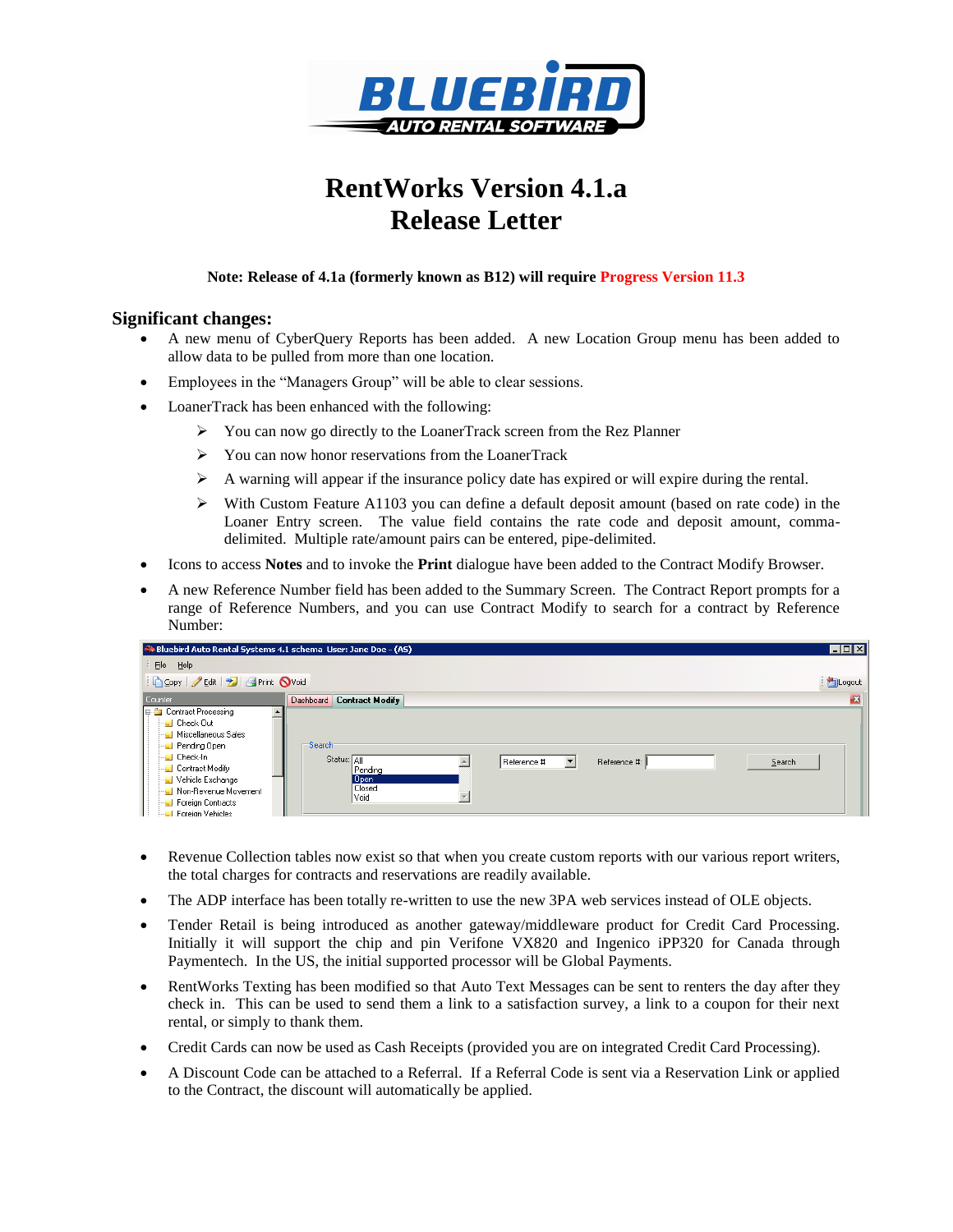- Avis Budget Group has added a new file to the WLB data feed containing non-revenue transactions. The WLB process uses this data to create Non-Revenue Movement Tickets and Inventory Transactions.
- A NEW feature to batch enter Repair Orders has been added.
- RentWorks Mobile has been modified in the follow ways:
	- $\triangleright$  A Contract Inquiry has been added (for view only, but you can send to a printer or email)
	- A Fleet Status Inquiry option has been added.

### **New Products/Add-on Modules:**

- CCPRO with EMV for South Africa via Innervation
- CCPRO with EMV for Canada via Tender Retail
- Xero UK Accounting Interface (via export files)
- Fox Reservation Link ("Fox3", via email)
- Economy Car Rental Reservation Link (via email)
- CarRentals.com Reservation Link (via email)
- TimeHighway Reservation Link (via Web Service)

#### **SAR Program Problem**

## **Level 1**

| 8855 | Accounting       | Created a new accounting export for Xero Actg.                                                                                                                                                                                                                             |
|------|------------------|----------------------------------------------------------------------------------------------------------------------------------------------------------------------------------------------------------------------------------------------------------------------------|
| 8988 | Accounting       | Allow ADP 3PA interface to transfer log files back to client<br>regardless of success or failure of posting.                                                                                                                                                               |
| 7392 | Cash<br>Receipts | Cash receipts only accepts Cash and checks. Need the ability to<br>accept CC payments as cash receipts.                                                                                                                                                                    |
| 8032 | Counter          | Discounts do not perform correctly.                                                                                                                                                                                                                                        |
| 8058 | Counter          | Same vehicle appears to be on the same contract twice.                                                                                                                                                                                                                     |
| 8130 | Counter          | Make Driver tab come first on checkout.                                                                                                                                                                                                                                    |
| 8131 | Counter          | Lexis Nexis Feature project - Make Driver tab come first on checkout.                                                                                                                                                                                                      |
| 8230 | Counter          | Rewrite ADP interface to the new Managed Bi-Directional (MBD) integration<br>utilizing web services. This is necessary due to ADP not supporting the ADO<br>interface from Vista\Win7 forward.                                                                             |
| 8232 | Counter          | Add a new option to Auto Text Messages that will send a message to the<br>renter a day after they check in the rental.                                                                                                                                                     |
| 8293 | Counter          | The wrong deposit record is in scope after returning from rollovers called from<br>summary screen. This may cause changes to the deposit total.                                                                                                                            |
| 8297 | Counter          | When accessing rollover toolbar button from the summary screen in Contract<br>Modify, the last Rollover Payment is getting its amount changed to the<br>deposit amount on the summary screen, even if the rollover payment is<br>posted!                                   |
| 8302 | Counter          | Exchange vehicles checkin time is prior to the checkout time.                                                                                                                                                                                                              |
| 8337 | Counter          | Auto-display notes (renter, company, vehicle) no longer pop up automatically<br>during modify and close.                                                                                                                                                                   |
| 8371 | Counter          | Create a credit card interface to Tender Retail/Chase PaymentTech                                                                                                                                                                                                          |
| 8430 | Counter          | When making adjustments to WLB contracts, some charges do not<br>recalculate correctly.                                                                                                                                                                                    |
| 8440 | Counter          | When the next transaction number is already in use, trxnum.p appears to<br>hang. It pauses for three seconds before incrementing the number and trying<br>again. The transaction number maint. program is retaining prefix values on<br>records that should not have them. |
| 8461 | Counter          | Payment records value changes behind the scenes, when CASH payments<br>are on the contract.                                                                                                                                                                                |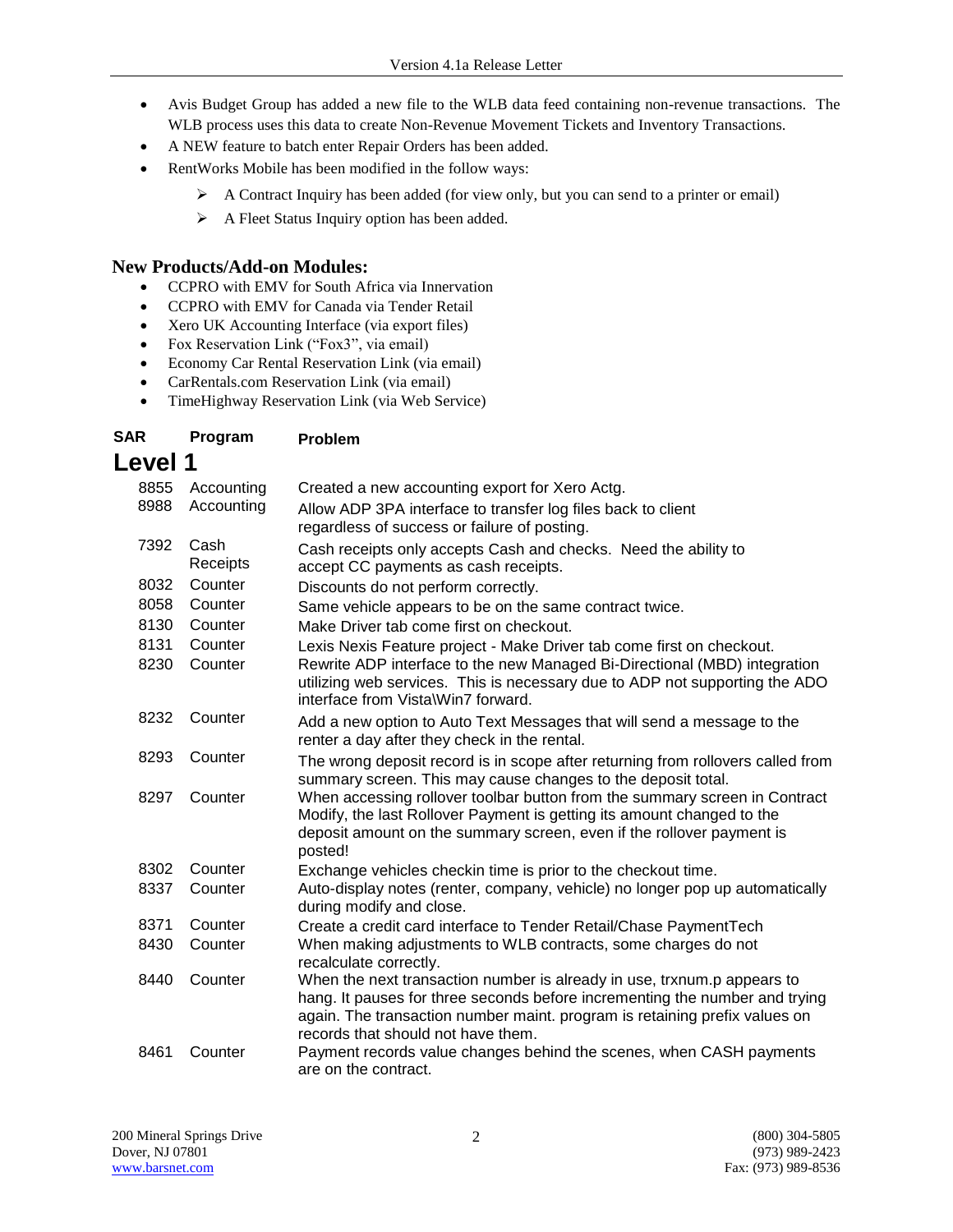| 8462            | Counter                   | If a signature pad display script is hiding a signature box (i.e. because a<br>particular item isn't on the contract), the confirm button will not allow the user<br>to move forward due to the validation change we did in SAR 8311.                                                                                                                        |                  |
|-----------------|---------------------------|--------------------------------------------------------------------------------------------------------------------------------------------------------------------------------------------------------------------------------------------------------------------------------------------------------------------------------------------------------------|------------------|
| 8499            | Counter                   | If a payment is deleted in Charges/Pymnts screen, and then user goes back<br>to Summary screen, the payment data still shows in the Payment fields.                                                                                                                                                                                                          |                  |
| 8515            | Counter                   | Charges are being removed / deleted from the Charges/Summary screen<br>after CC authorization failure.                                                                                                                                                                                                                                                       |                  |
| 8534            | Counter                   | When creating an adjustment, the 'new' tax record is being cloned from the<br>original tax record and since the WLB is setting MinAmt and MaxAmt in the<br>original record, the new record is charging the same tax as the original,<br>irrespective of the applicable charges and the rate.                                                                 |                  |
| 8637            | Counter                   | The RA Due Back and Over Due SMS message text is not using the Date<br>and Time Due but the Date & Time Out data.                                                                                                                                                                                                                                            |                  |
| 8642            | Counter                   | Eliminate the ability to add or remove CDW from a contract once it is open.<br><b>CF A1107</b>                                                                                                                                                                                                                                                               |                  |
| 8869            | Counter                   | Create an interface to access Notes only and to Print the contract<br>w/o opening the contract.                                                                                                                                                                                                                                                              |                  |
| 8879            | Data Link                 | Write data export for Zurich Insurance                                                                                                                                                                                                                                                                                                                       |                  |
| 8973            | Data Link                 | Time Highway interface                                                                                                                                                                                                                                                                                                                                       |                  |
| 8866            | Erez                      | Erez Mobile                                                                                                                                                                                                                                                                                                                                                  |                  |
| 8614            | Loaner                    |                                                                                                                                                                                                                                                                                                                                                              |                  |
|                 |                           | On Loaner Entry ONLY, when a CC is swiped on the summary screen, copy<br>the CC info to the CC storage fields above the Charge Summary.                                                                                                                                                                                                                      |                  |
| 8615            | Loaner                    | On Loaner rental entry, the Purchase (PO) number for the auto-generated DB<br>deposit is NOT being saved.                                                                                                                                                                                                                                                    |                  |
| 8439            | Posting                   | #1: Posting files are not e-mailed as attachments via SMTP when V4 is set up<br>in a client-server configuration.                                                                                                                                                                                                                                            |                  |
| 8543            | Posting                   | #2: The G/L Tax account amount does not match the Tax account amount on<br>the DBR summary!<br>When revenue split items are posted to QuickBooks, and there is more than<br>one revenue item per split contract, such as T&M, CDW, and Refueling to<br>invoice the renting location, these are creating separate<br>TRNS/SPL/ENDTRNS lines per revenue item. |                  |
| 8557            | Posting                   | Quick Book posting of cash receipts is missing the header section. See                                                                                                                                                                                                                                                                                       |                  |
| 8563            | Posting                   | examples in SharePoint SAR Documentation area for this SAR#.<br>When posting Cash Receipts, the GL section of the interface file is out of                                                                                                                                                                                                                   |                  |
|                 |                           | balance.                                                                                                                                                                                                                                                                                                                                                     |                  |
| 7658            | Maintenance               | Create a new Batch Entry system for Repair Orders                                                                                                                                                                                                                                                                                                            |                  |
| 8638            | Repair Order              | Fleet damage is being removed from the fleet record when a Repair Order is<br>being opened or closed or Opened/Closed.                                                                                                                                                                                                                                       |                  |
| 5612            | Reports                   | PPGEN Invoice form for Invoice processing does not print invoice messages,<br>Message 1, Message 2 and Message 3.                                                                                                                                                                                                                                            |                  |
| 8362            | Reports                   | The Booked Revenue logic in the DBR is getting confused when there is<br>more than one miscellaneous charge for a given miscellaneous charge code.<br>Fuel charges which have been deleted from the contract are getting included<br>erroneously as revenue because they are appearing as phantom revenue in<br>the DBR.                                     |                  |
| 8459            | Reports                   | The change added with Sar 6359 skips all details when the net balance $=$<br>zero and user selected 'Skip Zero Balances'. Also requires that the line ne<br>skipped when the net $=$ zero, but the aging buckets are not zero                                                                                                                                |                  |
| 8548            | Reports                   | Reports don't check the format columns when the last print line doesn't<br>include all formatted columns.<br>Reports not sending a linefeed with each print line duplicate the last line.                                                                                                                                                                    |                  |
| 8593            | Reports                   | Add the Corp-ID field to the revenue management report.                                                                                                                                                                                                                                                                                                      |                  |
|                 | 200 Mineral Springs Drive | 3                                                                                                                                                                                                                                                                                                                                                            | $(800)$ 304-5805 |
| Dover, NJ 07801 |                           |                                                                                                                                                                                                                                                                                                                                                              | $(973)$ 989-2423 |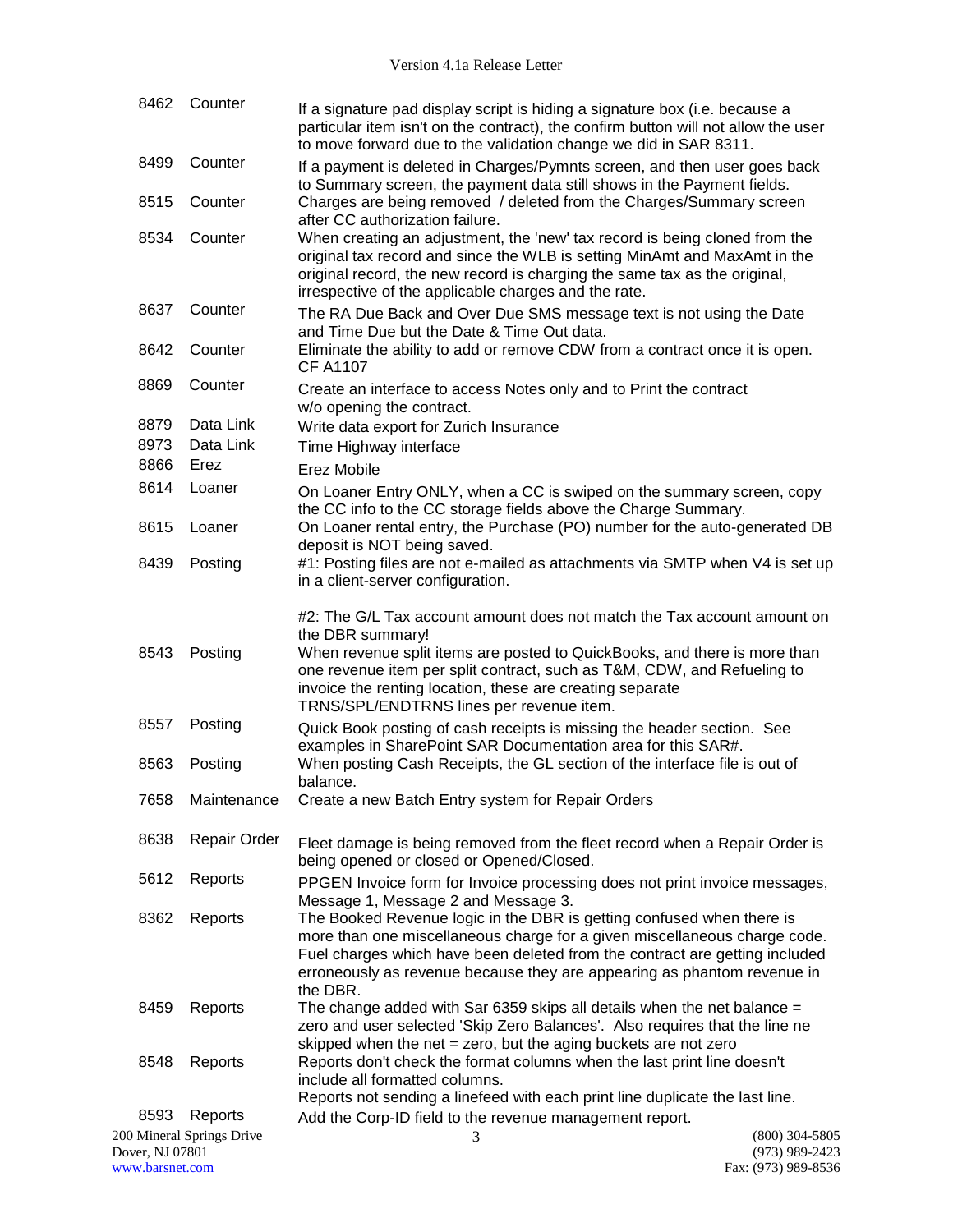| 8516           | Reservations     | No-Show processing assigns the no-show date. Allow the date to be cleared<br>when the status is manually changed                                                                                                                                                                                    |
|----------------|------------------|-----------------------------------------------------------------------------------------------------------------------------------------------------------------------------------------------------------------------------------------------------------------------------------------------------|
| 8517           | Reservations     | No-Showed reservations still show the actual charges & discount in summary<br>screens. We don't want to recalculate until no-show processing was done to<br>allow toggling between no-show and open rez.                                                                                            |
| 8476           | RezPro           | When running rzwiz1.p from a script, it 'hangs around' for 3600 seconds when<br>'run in separate process' is checked in the rez control file.                                                                                                                                                       |
| 8494           | RezPro           | When a prepaid reservation is cancelled on our system and we send a<br>cancellation message to BlueBird, the reservation is NOT being cancelled.<br>Cancellations without a pre-payment work ok.<br>Manual 'Cancel' requires 0 balance and will not update unless paid deposits<br>balance to zero. |
| 8578           | RezPro           | The OTA link handles percent type discounts. Must handle daily and flat<br>discounts with minimum and max.                                                                                                                                                                                          |
| 8892           | RezPro           | Parse saved email as text. New rezlink.                                                                                                                                                                                                                                                             |
| 8944           | RezPro           | Create a new rezlink to parse saved email as text for Economy.                                                                                                                                                                                                                                      |
| 8533           | <b>WLB</b>       | When loading a tax rate, the list of applicable charges is being cleared by<br>rzwizcreate.p. This causes subsequent adjustments to fail to calculate the<br>taxable amount correctly, especially when more than one taxable charge is<br>added during an adjustment.                               |
| 8537 WLB       |                  | When adjusting certain WLB contracts, the Time and Mileage don't match the<br>charges. This causes the automatic recalculation to throw the (usually<br>posted) charges out of balance when adding an adjustment.                                                                                   |
| <b>Level 2</b> |                  |                                                                                                                                                                                                                                                                                                     |
| 8850           | Accounting       | If you delete a cash receipt for a non-posted contract, the Date Paid is left<br>around on the DB payment record in the contract and this causes issues<br>where invoices do not re-appear in cash receipts after the cash receipt is<br>deleted.                                                   |
| 8245           | Cash<br>Receipts | Problem in cash receipts when using an on account balance.                                                                                                                                                                                                                                          |
| 8621           | Cash<br>Receipts | Problems with cash receipts using partial amounts, found while<br>checking CC payments for Cash Receipts                                                                                                                                                                                            |
| 9011           | Cash<br>Receipts | Cash receipts does not allow you to use a portion of a payment<br>and place the rest on account balance.                                                                                                                                                                                            |
|                | 8968 Claims      | In Claims programs, the Managed By field is NOT limited to those<br>employees who are a member of the claims group.                                                                                                                                                                                 |
| 7894           | Company          | Need to store a corporate credit card number and expiration date in the local<br>company file.                                                                                                                                                                                                      |
| 8333           | Company          | Create the ability to attach specific notes for specific company rates.                                                                                                                                                                                                                             |
| 8334           | Company          | When cloning a company the notes need to be cloned as well.                                                                                                                                                                                                                                         |
| 8365           | Company          | Entering notes while a new company is entered gets the following error as<br>soon as Add Note is selected: 'There was an error linking the note to the<br>parent record'.                                                                                                                           |
| 5453           | Counter          | Coverages listed in the drop-down box do not necessarily apply to the car<br>class selected.                                                                                                                                                                                                        |
| 7258           | Counter          | Lost cursor focus on Contract / Reservation NEW                                                                                                                                                                                                                                                     |
| 7475           | Counter          | No taxes on a taxable contract message is not accurate.                                                                                                                                                                                                                                             |
| 7576           | Counter          | Need to have the ability to create insurance companies and adjusters and<br>shop contact on the fly.                                                                                                                                                                                                |
| 7603           | Counter          | If "original rates" on a contract are changed from unlimited miles to<br>limited miles and the rate rule uses "Fall Back" as the action, when<br>the rule is broken, the T&M charges and mileage charges are not                                                                                    |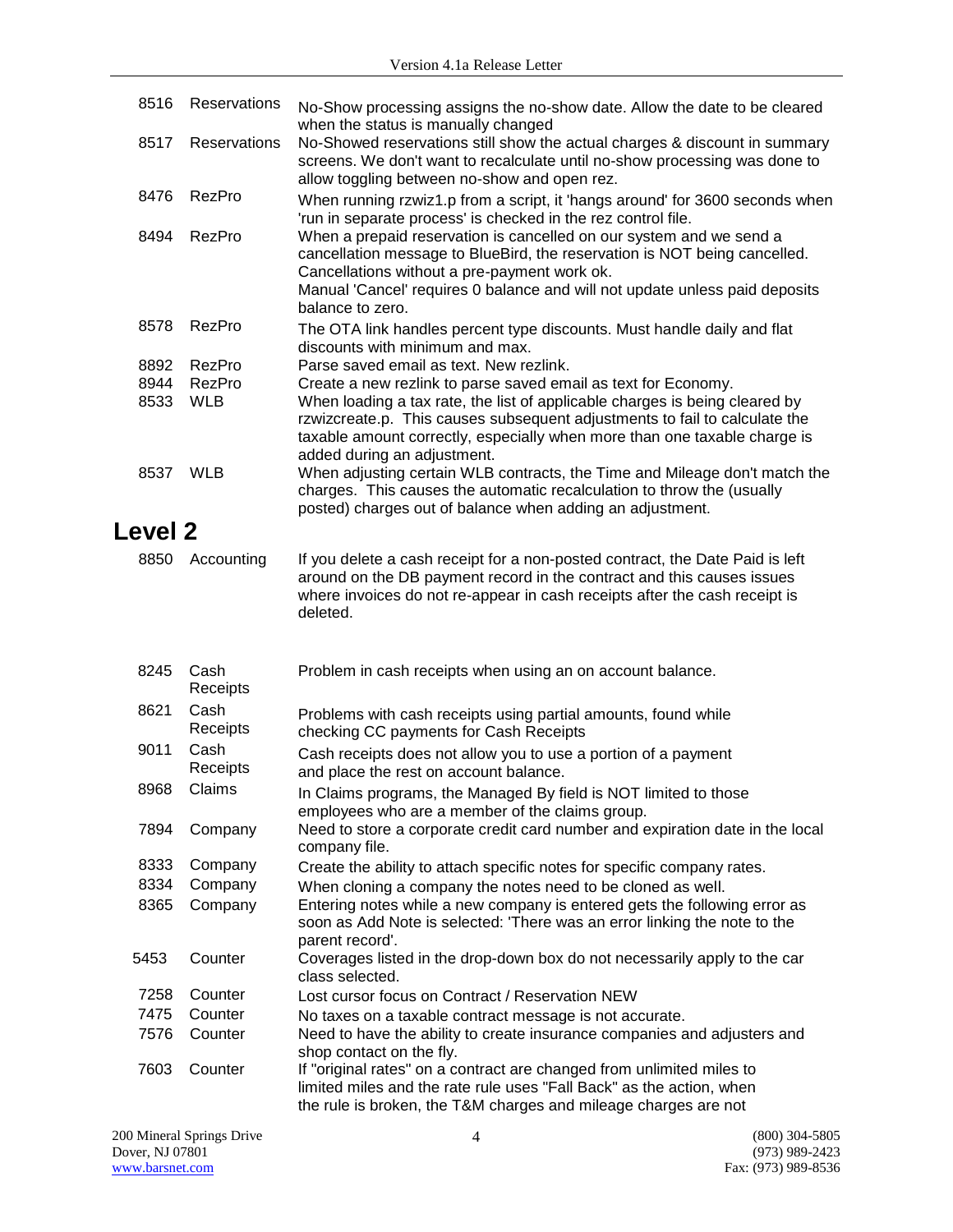|      |         | correct.                                                                                                                                                                                                                                                                         |
|------|---------|----------------------------------------------------------------------------------------------------------------------------------------------------------------------------------------------------------------------------------------------------------------------------------|
| 7775 | Counter | Define standard labels for Company. Code and Renter. SystemID based on<br>franchise.                                                                                                                                                                                             |
| 7908 | Counter | Voided contracts/reservations should not be able to be changed.                                                                                                                                                                                                                  |
| 8013 | Counter | Charges and Coverages are not calculating correctly when trying to charge<br>monthly rates.                                                                                                                                                                                      |
| 8061 | Counter | After printing - everything prints fine, customer gets etInvTrx not available<br>error from leaveDateDue                                                                                                                                                                         |
| 8134 | Counter | Lexis Nexis Feature - Make Driver tab come first on checkout.                                                                                                                                                                                                                    |
| 8224 | Counter | The damage diagram within a contract does not change according to the<br>class of the vehicle being looked at.                                                                                                                                                                   |
| 8248 | Counter | When fetching an open contract or closing, do a check to see if there is a<br>non-swiped credit card deposit on file. If there is create a message using<br>logMessage to alert the user that there are no swiped auths on file. No need<br>to add it to the audit log. CF A1102 |
| 8327 | Counter | Track long term contracts through the new rolloverreznumber field.                                                                                                                                                                                                               |
| 8336 | Counter | When we void an open contract we are not resetting the vehicle's last<br>movement date and time.                                                                                                                                                                                 |
| 8349 | Counter | Define inventory status list (Inv Status): $1 = Prep'd$ , $2 = Not Prep'd$ , $3 = On$<br>Rent, $4 = Out$ of Service, $5 = Unavailable$ , $6 = Sold$                                                                                                                              |
| 8350 | Counter | Assign nonDB field CashDrawerCode (from CashID)                                                                                                                                                                                                                                  |
| 8366 | Counter | The incremental sales script is pulling the "generic" LDW charge when the<br>contract is using the location specific LDW charge.                                                                                                                                                 |
| 8398 | Counter | Use daseq.p sequences when contract update encounters missing sequence<br>numbers.                                                                                                                                                                                               |
| 8399 | Counter | Default company CC-data for payments.                                                                                                                                                                                                                                            |
| 8407 | Counter | Add a new field to RRM, Reference#, Display on Contract/Reservation<br>Summary screen (around the RA/Rez# field). Contract Open/Modify/Close<br>Inquiry and Reservation Inquiry search screens --- add the Reference # to<br>options.                                            |
| 8500 | Counter | Add the ability to link referrals codes to discounts.                                                                                                                                                                                                                            |
| 8519 | Counter | Credit limits are checked before okToUpdate fails with missing company.<br>User gets error Cannot check credit limit                                                                                                                                                             |
| 8528 | Counter | When adding a charge to a closed contract the report TIME is the current<br>time and NOT the transaction time.                                                                                                                                                                   |
| 8559 | Counter | When any line (deposit, payment, charge, discount) was deleted, the<br>recalculation also recalculated the number of days.                                                                                                                                                       |
| 8584 | Counter | Increase the length of the Claim#/Ro# field on the Replacement tab of<br>contracts.                                                                                                                                                                                              |
| 8613 | Counter | Accessing the vehicle tab from charges/summary screen will not keep the<br>current vehicles etInvTrx in scope.                                                                                                                                                                   |
| 8630 | Counter | Don't allow paid deposits/payments to be deleted with Commsxl interface.                                                                                                                                                                                                         |
| 8645 | Counter | Trying to apply a credit to a contract that has panwiped CC info, cannot be<br>done.                                                                                                                                                                                             |
| 8668 | Counter | The incremental sales script pop-up is not displaying options properly. If an<br>option does not have a description (because it doesn't apply to the particular<br>contract), all other options are skipped. Also, options for other products<br>appear in the list.             |
| 8686 | Counter | Equipment charge not correct if checked in late.                                                                                                                                                                                                                                 |
| 8698 | Counter | New privileges to "Modify contracts closed before today" and                                                                                                                                                                                                                     |
|      |         | "override Rate's billing rules"                                                                                                                                                                                                                                                  |
| 8708 | Counter | Tour Contracts with DB company should not automatically default the DB<br>payment info for the tour company on Checkin when a NEW payment is<br>created.                                                                                                                         |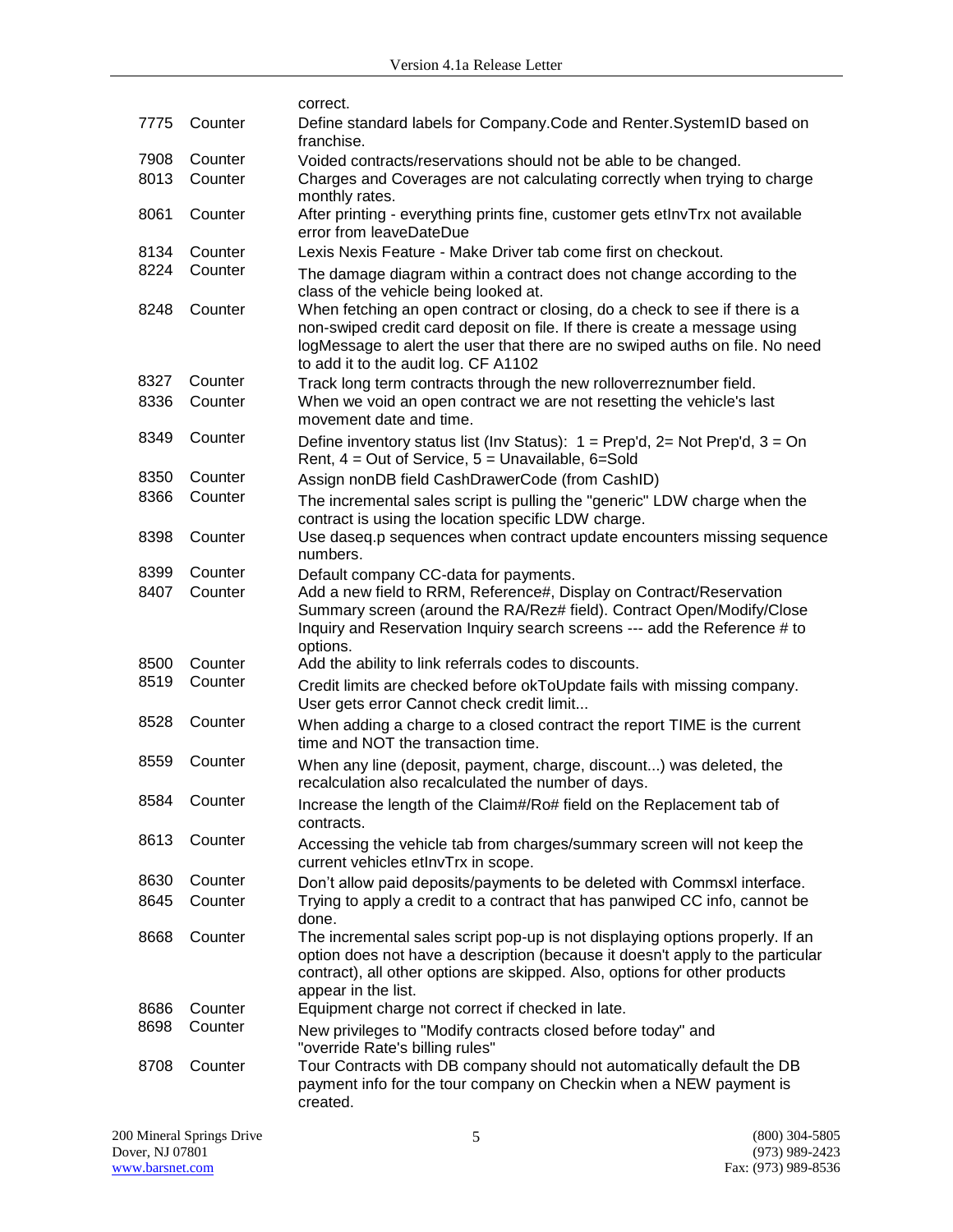| 8740<br>8746 | Counter<br>Counter        | Attempt to bind twice error when adding a renter that works for a company.<br>Editing the check-in date/time of a non-rev ticket is NOT updating the fleet                                                                                                             |                  |
|--------------|---------------------------|------------------------------------------------------------------------------------------------------------------------------------------------------------------------------------------------------------------------------------------------------------------------|------------------|
|              |                           | record                                                                                                                                                                                                                                                                 |                  |
| 8756         | Counter                   | Enhance the vehicle selection browser to also look at the last movement<br>date/time. If the last movement is in the future, do not include the vehicle in<br>the results.                                                                                             |                  |
| 8803         | Counter                   | Charges/Payments browser behaves poorly when there are Applicable<br>charges for the Tour/Dealership.                                                                                                                                                                  |                  |
| 8836         | Counter                   | Show search fields Ref# & PO# in reservation lookup browser                                                                                                                                                                                                            |                  |
| 8847         | Counter                   | Wrong contract images are being saved with the contract                                                                                                                                                                                                                |                  |
| 8849         | Counter                   | Adding a Tour rate to a non-tour contract (via manual rate entry) causes<br>issues with the summary browser                                                                                                                                                            |                  |
| 8858         | Counter                   | NO ONE shall be able to alter the Rollover flag one a contract is open. Does<br>not matter which way the flag is being set. Added or removed, it should<br>NEVER be allowed to be changed by ANYONE (including BBARS). VOID<br>the contract and re-enter.              |                  |
| 8861         | Counter                   | Create audit log entries for the signature pad script, saying if the user<br>completed the script or cancelled                                                                                                                                                         |                  |
| 8864         | Counter                   | Vehicle exchange is pre-populating check-in mileage.                                                                                                                                                                                                                   |                  |
| 8942         | Counter                   | New Custom Feature (A1111) and new privileges to govern the use of DB<br>payments and Tour Info.                                                                                                                                                                       |                  |
| 8947         | Counter                   | Make and Model codes in Vehicle Transactions are not always populated.                                                                                                                                                                                                 |                  |
| 9001         | Counter                   | Need to have access to the TIME field in the DBR balance scales program.                                                                                                                                                                                               |                  |
| 9021         | Counter                   | Display last 4 of CC in charges/payments summary browser.                                                                                                                                                                                                              |                  |
| 9037         | Counter                   | Add the ability to lockout changes to Coverages once the contract is opened.<br>Based on CF A1107.                                                                                                                                                                     |                  |
| 9051         | Counter                   | Prepaid fuel applied on the reservation is not properly assigned to the<br>contract during check-out.                                                                                                                                                                  |                  |
| 9095         | Counter                   | Mask the ARCust# in counter payment records, lookups and messages with<br>CF A1113.                                                                                                                                                                                    |                  |
| 9096         | Counter                   | Restrict deposits/payments to one CC# and one AR-Account# with CF A1112<br>- excluding tour payments.                                                                                                                                                                  |                  |
| 9120         | Counter                   | Check the new privilege EditTour to see if tour rate lines can get changed.                                                                                                                                                                                            |                  |
| 8608         | Data Bridge               | Budget Data bridge does not allow a rate lookup in reservations.                                                                                                                                                                                                       |                  |
| 8345         | Erez <sub>2</sub>         | Update to API to reflect new server addresses and new API version.<br>Reopened SAR to address logging issue bug.                                                                                                                                                       |                  |
| 8472         | Erez2                     | Enhance the availability logging so eRez2 and the OTA API can create<br>separate log files.                                                                                                                                                                            |                  |
| 8525         | Erez2                     | Create an OTA API service for checking out a contract.                                                                                                                                                                                                                 |                  |
| 8527         | Erez <sub>2</sub>         | Create an OTA API service for checking in contracts.                                                                                                                                                                                                                   |                  |
| 8553         | Erez2                     | The OTA API is allowing certain validation failures to go through, such as an<br>expired insurance policy. These can be handled at the counter so we don't<br>want to deny a booking because of it.                                                                    |                  |
| 8590         | Erez <sub>2</sub>         | When using the OTA API, the AppServer log is filled with "Reservations for<br>this class cannot be accepted during the date range" messages.                                                                                                                           |                  |
| 8649         | Erez <sub>2</sub>         | If the location will be closed at the pickup/dropoff times, no rate info is<br>returned. Implement custom feature E1010 to override the location hours and<br>return rate info. The location hours problem should still be listed as a warning<br>in the XML response. |                  |
| 8953         | Erez                      | API returns "invalid booking source" even though there is a<br>matching source code in the database.                                                                                                                                                                   |                  |
| 7062         | Fleet                     | FUEL is reset to 8/8 ONLY when the repair order is opened and closed at the<br>same time. If vehicle Fuel Level is 1/2 and you open a Repair Order, the Fuel<br>level changes to Full when the RO is saved.                                                            |                  |
| 7338         | Fleet                     | When repair order is opened and then subsequently deleted, the fleet record                                                                                                                                                                                            |                  |
|              | 200 Mineral Springs Drive | 6                                                                                                                                                                                                                                                                      | $(800)$ 304-5805 |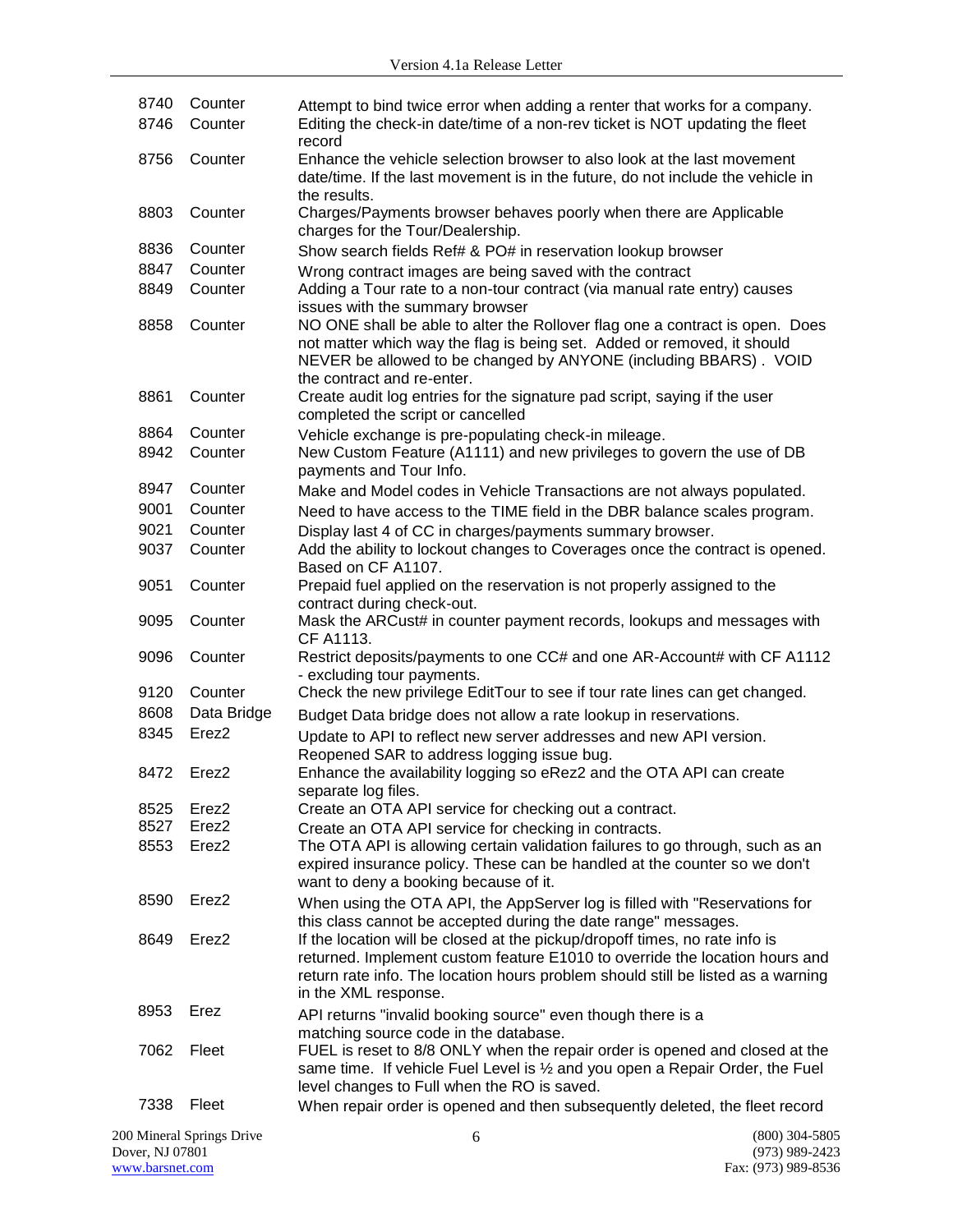|      |              | is not returned to the previous status and/or last movement date/time                                                                                         |
|------|--------------|---------------------------------------------------------------------------------------------------------------------------------------------------------------|
| 8050 | Fleet        | Create a system alert when the fleet export finds records with invalid owning<br>locations.                                                                   |
| 8659 | Fleet        | Upon Unselling a vehicle, the system is slow to respond to the actual<br>unselling of the vehicle.                                                            |
| 7473 | Inquiry      | Session inquiry "CLEAR" button show be accessible to the end user (by<br>managers group)                                                                      |
| 8079 | Inquiry      | Provide ability to search for the last 4 digits of the CC number to<br>assist in chargebacks.                                                                 |
| 8218 | Inquiry      | Add a Company column to the Due Back Inquiry. Fix length of last name<br>field.                                                                               |
| 8313 | Inquiry      | Legal Issue: Customer requires Dialogue records                                                                                                               |
| 8833 | Inquiries    | Add ReferenceNum field to Res Inquiry and Due Back Inquiry screens                                                                                            |
| 8159 | Loaner       | Need the ability to turn reservations into loaner agreements. Add a new menu                                                                                  |
|      |              | item which passes a parameter to raopen.w. That screen will then run<br>ctrloaner.w passing in the rez info.                                                  |
| 8382 | Loaner       | Default a deposit amount (based on rate code) in the Loaner Entry screen.                                                                                     |
| 8586 | Loaner       | Loaner rental entry is ignoring the "exemptions by class" on taxes.                                                                                           |
| 8745 | Loaner       | If there's only one choice in the Dealership drop-down list, choose it<br>automatically, but still allow CC swiping                                           |
| 8747 | Loaner       | Loaner program is NOT populating the number of tour days correctly.                                                                                           |
| 8802 | Loaner       | When a coverage is "applicable" in the tour/dealership, adding it manually to<br>the contract does NOT create a tour portion and a customer portion. Only     |
| 8960 | Loaner       | one gets created.                                                                                                                                             |
|      |              | If you enter renter info in Loaner Entry, then immediately change<br>the product or type in a unit number, the renter info is erased.                         |
| 7279 | Lookups      | Lookups are not stopping the dynbrs process, creating duplicate processes.                                                                                    |
| 8160 | Maintenance  | Security setting for Add and Change do not work across the board.                                                                                             |
| 8177 | Maintenance  | Error message "More than one etCounters record found by a unique FIND"<br>occurs during Counter Maintenance.                                                  |
| 8323 | Maintenance  | The location list in Repair Orders and Non-revenue needs to show Opened,<br>Owned and Corp locations.                                                         |
| 8391 | Maintenance  | Renter maint starts zipcode.p regardless if running or not.                                                                                                   |
| 8397 | Maintenance  | Don't show CC info unless new CF A1105 is set.                                                                                                                |
| 8426 | Maintenance  | When using the word wrap include file, wordwrap.i, there is a limit of 100<br>lines. If this limit is exceeded, array subscript 101 errors appear.            |
| 8530 | Maintenance  | On large databases, the LPR Updater system task causes a lock table<br>overflow.                                                                              |
| 8555 | Maintenance  | Notes maintenance doesn't enable the cancel button and (x) of add keeps<br>blank note record. New note types (10-12) show only "Notes" in title.              |
| 8562 | Maintenance  | The Online Help Center in RentWorks is being accessed without a secure<br>connection.                                                                         |
| 8564 | Maintenance  | When navigating between special events, blank location/product/class values<br>are not being shown properly. The previous record's values are still displayed |
| 8985 | Maintenance  | instead of the blanks.<br>Add message log entries when records in the following tables are                                                                    |
|      |              | edited: CCCtrl, CustomFeature, FeatureCode, SystemSettings,<br>TCCtrl.                                                                                        |
| 8552 | Posting      | The Quickbooks post export is missing the PONumber.                                                                                                           |
| 8573 | Posting      | Create a post program to export DBR data to flat text file for Serti Dealership<br>System.                                                                    |
| 7354 | <b>PPGEN</b> | Print company fax numbers on invoices                                                                                                                         |
| 8435 | <b>PPGEN</b> | Printing Misc Sales tickets to FILE or Mail Recipient generates an error<br>"Component property/method: ConvertDocument".                                     |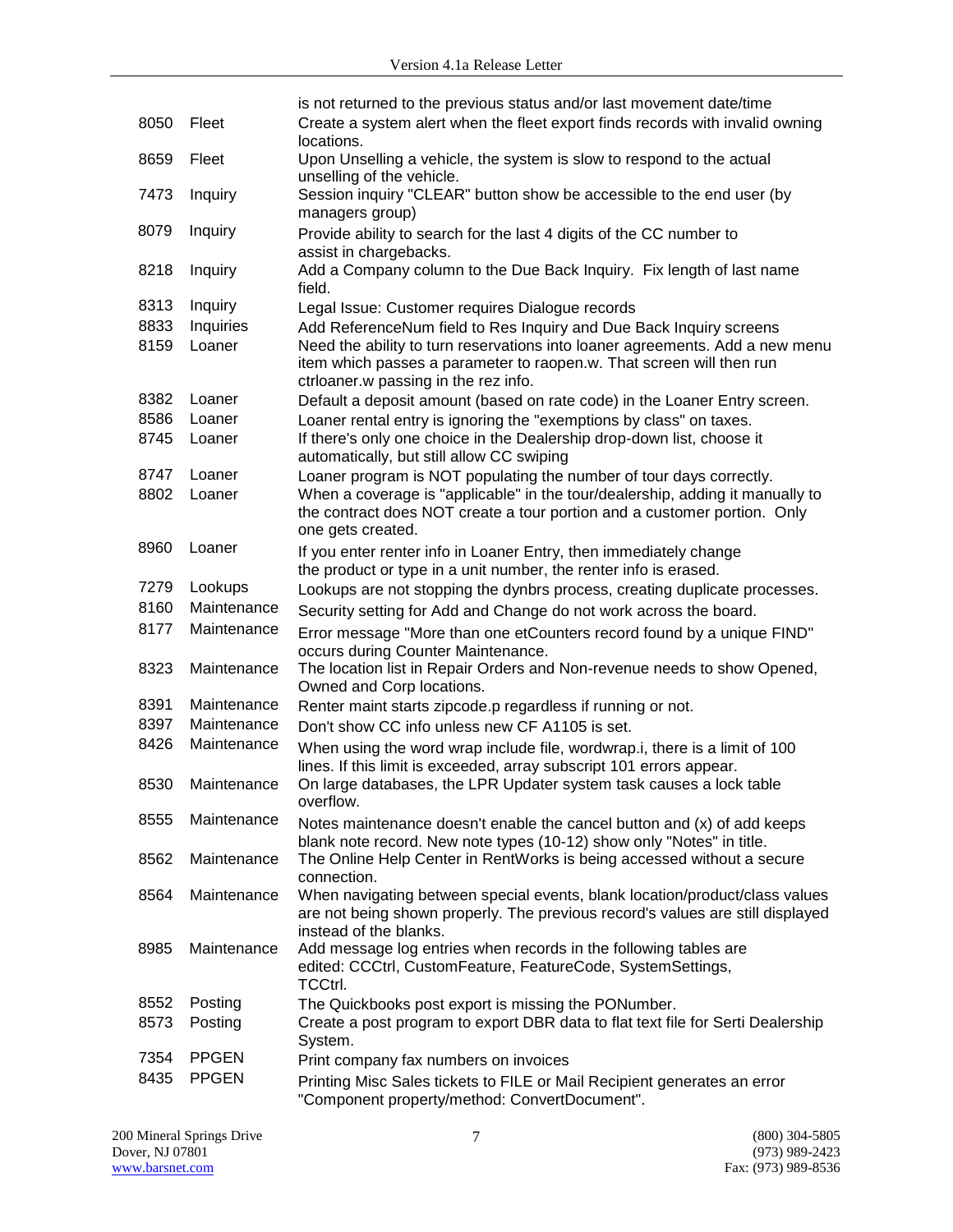| 8491 | <b>PPGEN</b>     | Allow printing the tour portion of a contract or reservation from update, also<br>before the contract is closed. CF G1010                                                                                                                                                                                      |
|------|------------------|----------------------------------------------------------------------------------------------------------------------------------------------------------------------------------------------------------------------------------------------------------------------------------------------------------------|
| 7665 | Reports          | Integration with CyberQuery. Reasons Report                                                                                                                                                                                                                                                                    |
| 7877 | Reports          | Create a projected utilization report in Cyber Query that will project revenue<br>on: Open Contract, Open Reservations and closed contract.                                                                                                                                                                    |
| 8075 | Reports          | Statement processing report returns no records in range when the company<br>name has a <single quote=""> ' mark in it.</single>                                                                                                                                                                                |
| 8225 | Reports          | Rescheduling reports that have a future start date are rescheduled with the<br>wrong starting date.                                                                                                                                                                                                            |
| 8288 | Reports          | Profit and loss by Vehicle report does not have the output option for Excel                                                                                                                                                                                                                                    |
| 8326 | Reports          | Currently reports select owned locations by city, and some add all foreign<br>locations without checking ReportingCity.                                                                                                                                                                                        |
| 8353 | Reports          | Renter list report takes too long to run.                                                                                                                                                                                                                                                                      |
| 8377 | Reports          | When printing a report to "PRINTER" and printer selection shows,<br>prowin32/prowc.exe will be left running when canceling the printer selection.<br>Also see SAR 8312.                                                                                                                                        |
| 8418 | Reports          | Source of Business report - After Agent totals the "------" division line is at the<br>end and not on the next line when output = terminal, likewise the "====="<br>dividing line is at the end of Referral totals and not underneath. Printing the<br>report overflows the line when output = printer or pdf. |
| 8419 | Reports          | Allow selection of No-Shows on reservation report.                                                                                                                                                                                                                                                             |
| 8427 | Reports          | Thrifty Canada posts invoices for AB companies with local AR account<br>number. The program used local AR# for blank payments companies only.                                                                                                                                                                  |
| 8438 | Reports          | No reports are being delivered via e-mail for V4 customers on NJ104.<br>Furthermore, no posting files are being attached, either!                                                                                                                                                                              |
| 8565 | Reports          | CyberQuery requires Group and Location ix fields to fetch correct records                                                                                                                                                                                                                                      |
| 8815 | Reports          | DBR is out of balance with Loaner contracts and Revenue splits                                                                                                                                                                                                                                                 |
| 8950 | Reports          | Add a time parameter for data selection to the reservation report.                                                                                                                                                                                                                                             |
| 9023 | Reports          | New Projected Availability Report                                                                                                                                                                                                                                                                              |
| 9030 | Reports          | WLB revenue splits and the DBR are not playing nicely together.                                                                                                                                                                                                                                                |
| 9045 | Reports          | Prevent the DBR from running if date selection exceeds one year.                                                                                                                                                                                                                                               |
| 9126 | Reports          | If a one-time charge is added to a rollover contract, the tax for that charge is<br>calculated for all subsequent months, rather than just the month that the<br>charge was applied.                                                                                                                           |
| 6679 | Reservations     | When the Res # field is "secured", there is no focus for the cursor.                                                                                                                                                                                                                                           |
| 8505 | RezPro           | Prepaid reservations from Budget send currency text in the /PVA field.<br>Preventing the prepaid process from interpreting the prepaid amount<br>correctly.                                                                                                                                                    |
| 8431 | RezPro           | If the current batch being processed is within 100 less of the last batch<br>processed we will not update the rez control file. This will handle the situation<br>where old files are re-processed and will also allow for Thrifty resetting the<br>batch sequence numbers for a location.                     |
| 8450 | RezPro           | rznr still runs in the background if you x-out of rznr when it's not sleeping.                                                                                                                                                                                                                                 |
| 8470 | RezPro           | Reservation was manually deleted from reservation browser and does not<br>show with the resplanner, however behind the screens the unit is still                                                                                                                                                               |
| 8567 | RezPro           | assigned to that voided reservation.<br>OTA needs a failure response when the reservation is temp-locked or when<br>the current Mod-Res fails. OTA should use cancel status when res is<br>cancelled and payments / no-show fees are balanced. Otherwise status will<br>be no-show.                            |
| 8892 | RezPro           | Process Fox3 Email Reservations. Mod RZNR too.                                                                                                                                                                                                                                                                 |
| 8980 | RezPro           | Process Carrental Email Reservations. Mod RZNR too.                                                                                                                                                                                                                                                            |
| 8454 | <b>RW Mobile</b> | The counts in the "VIP" column are not calculated correctly based on the<br>franchise.                                                                                                                                                                                                                         |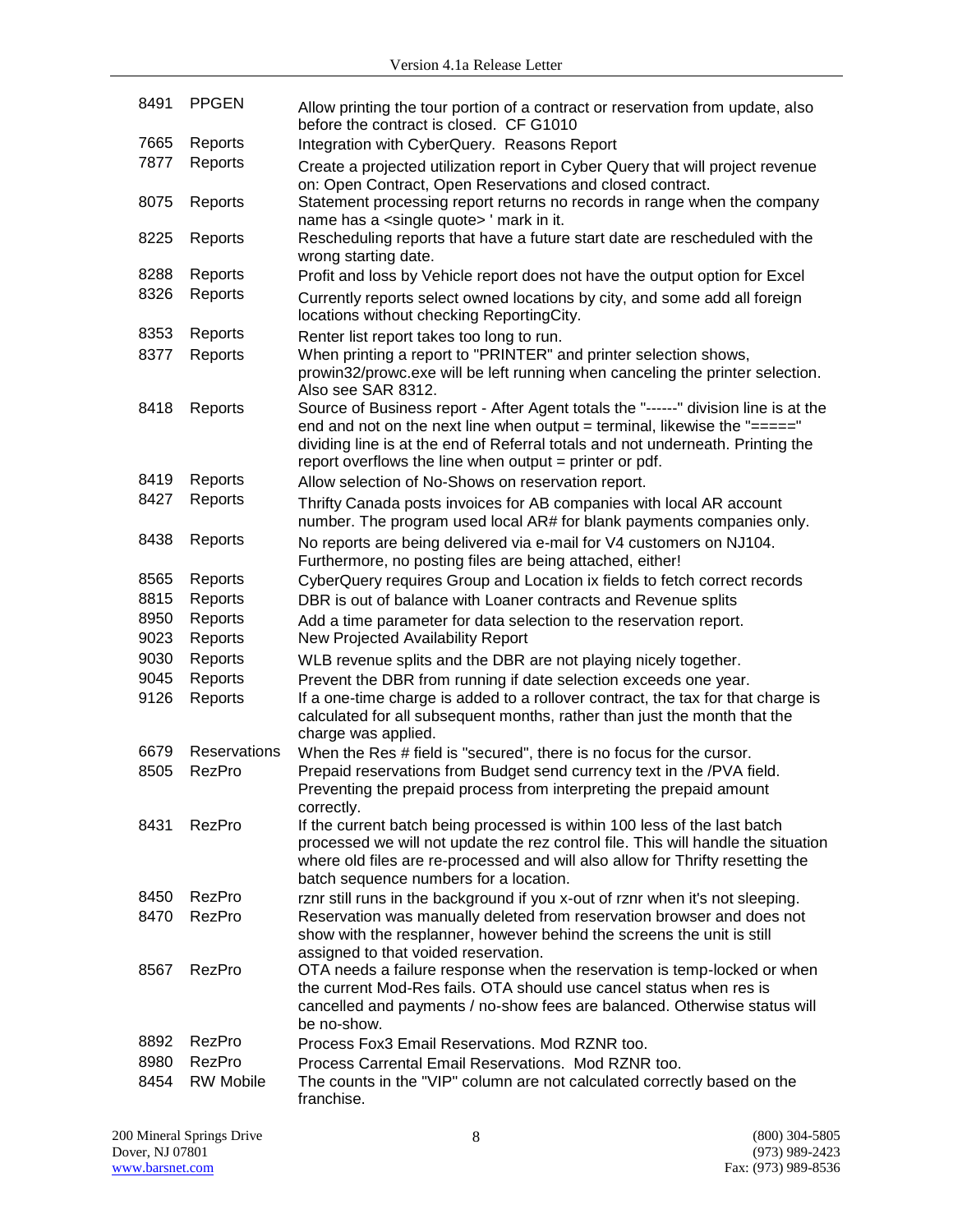| 8576    | <b>RW Mobile</b>          | Change the button on the physical inventory page in RW Mobile to be a<br>regular button image.                                                                           |                  |
|---------|---------------------------|--------------------------------------------------------------------------------------------------------------------------------------------------------------------------|------------------|
| 8883    | <b>RW Mobile</b>          | Hand-held scanning for physical inventory does NOT return the VIN.                                                                                                       |                  |
| 8839    | Security                  | A problem can occur when a new KeyStore record is created and the dates                                                                                                  |                  |
|         |                           | effective overlap the last KeyStore                                                                                                                                      |                  |
| 8329    | Utility                   | UTPOST is attempting to flag PaymentLine records - cash receipts - which<br>are not associated with a payment (Payments record).                                         |                  |
| 8339    | <b>Utility</b>            | When attempting to un-post rollovers payments, UTPOST will un-flag the<br>DBR post date on the rollovers, but it will not un-flag the AR post date.                      |                  |
| 9060    | <b>Utility</b>            | The Panwipe utility is ONLY wiping PAID CC transactions and<br>Refunds.                                                                                                  |                  |
| 8015    | <b>WLB</b>                | Revenue Detail Report - One payment line in contract, 2 payment lines print<br>when exchanges exist.                                                                     |                  |
| 8514    | <b>WLB</b>                | BUDGET Las Vegas needs the changes made to ver.3 of this program<br>applied to ver.4. - Revenue Detail Rpt                                                               |                  |
| 8830    | WLB                       | Add non-rev ticket ("NRT") data to WLB import process.                                                                                                                   |                  |
| Level 3 |                           |                                                                                                                                                                          |                  |
| 8317    | BarsMail                  | When switching to another tab and back, BARSMail keeps asking if<br>you want to refine your search.                                                                      |                  |
| 7107    | Cash<br>Receipts          | Cash receipts Program cannot handle \$1,000,000.00 for a total<br>due.                                                                                                   |                  |
| 8810    | Claims                    | Claims images behaving improperly.                                                                                                                                       |                  |
| 8827    | Claims                    | Previous record info is updated to new record, when browse line gets                                                                                                     |                  |
| 8827    | Claims                    | repositioned during edit<br>Claim tabs overwrite correctly saved lines (after edit or create during current                                                              |                  |
|         |                           | claim edit) when 'Finish' after switching to other tab and back. Previous<br>record info is updated to new record, when browse line gets repositioned<br>during edit.    |                  |
| 4716    | Counter                   | Cloning contracts / reservations Clones AB payments too.                                                                                                                 |                  |
| 5568    | Counter                   | Fleet record not updating when contract is extended.                                                                                                                     |                  |
| 6899    | Counter                   | Do not check operating hours on closed contract.                                                                                                                         |                  |
| 7141    | Counter                   | Doing a car exchange does not default the location properly when the<br>exchange is done at a location other than the renting location.                                  |                  |
| 7652    | Counter                   | When you update a contract that the vehicle is no longer available,<br>the system generates an error "Vehicle not found".                                                |                  |
| 8086    | Counter                   | Sending long messages to logDiagMsg gets error 74 (Value xxxx cannot be<br>displayed using 999).                                                                         |                  |
| 8127    | Counter                   | Provide AuditLog entries to indicate that a credit inquiry through Equifax has<br>been attempted; Show pass/fail/error results.                                          |                  |
| 8281    | Counter                   | New/Pending contracts: Check to see if the vehicle has been assigned                                                                                                     |                  |
| 8325    | Counter                   | through the rezplanner when assigning vehicle.<br>If company is on credit hold at time of rental then dont allow use of the                                              |                  |
|         |                           | company unless then have the privilidges to rent to on-credit hold companies.                                                                                            |                  |
| 8335    | Counter                   | Contract Modify search by company is slow                                                                                                                                |                  |
| 8436    | Counter                   | no etPayments record is available in contract and res summary.                                                                                                           |                  |
| 8465    | Counter                   | Dynamic browse Lookups: Save the column positions if they are altered from<br>the standard order.                                                                        |                  |
| 8469    | Counter                   | Error message" "Mismatched Parameter types passed to procedure<br>validateRefReqd client\ctr\ctrrenterproc.p" generated when changing the<br>referral field.             |                  |
| 8582    | Counter                   | Accessing the vehicle tab with pending contracts gets a number of etlny not<br>available errors, after it already stated a couple times that vehicle isn't<br>available. |                  |
| 8625    | Counter                   | Cloning contracts when Company is on Credit Hold and missing the Rented                                                                                                  |                  |
|         | 200 Mineral Springs Drive | 9                                                                                                                                                                        | $(800)$ 304-5805 |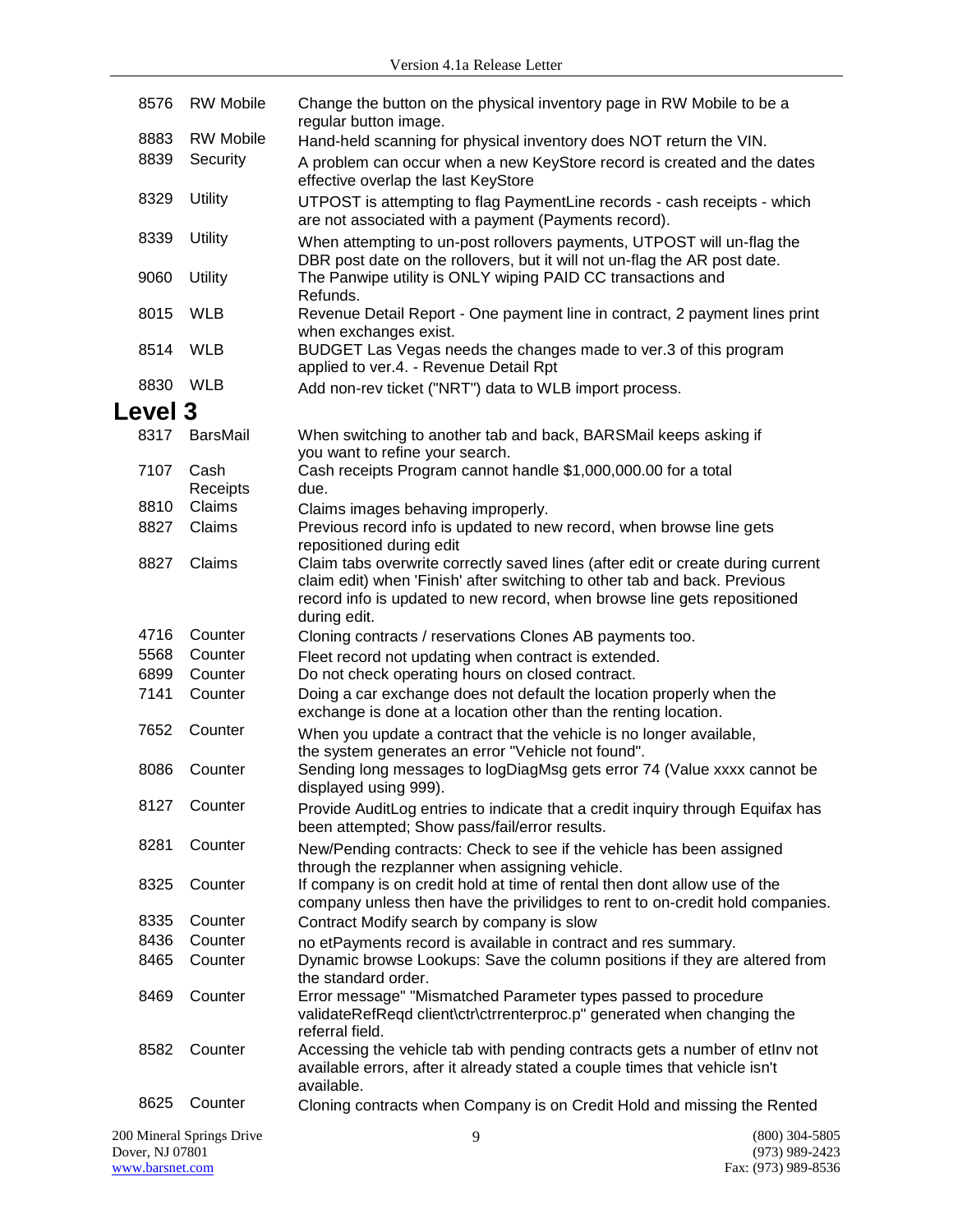|      |         | as class.                                                                                                                                                                                                                                                  |
|------|---------|------------------------------------------------------------------------------------------------------------------------------------------------------------------------------------------------------------------------------------------------------------|
| 8628 | Counter | Start Date and Issue# are not being saved.                                                                                                                                                                                                                 |
| 8629 | Counter | Provide new list item for Reservation Translation for LexisNexisLDW<br>Also, hard-code the code/class table for LexisNexisLDW Vehicle Classes.                                                                                                             |
| 8633 | Counter | Improve error message handling for cDyne text messaging                                                                                                                                                                                                    |
| 8634 | Counter | Fetch PaymentType record in getCCAuth.                                                                                                                                                                                                                     |
| 8639 | Counter | Market Indicator combo-box is needed. LexisNexis XML functionality needs<br>to identify locations which are on-airport. This indicator will serve that<br>purpose, plus provide additional indicators for other markets such as body<br>shops, local, etc. |
| 8657 | Counter | Allow foreign locations with blank reporting city to appear in location list for<br><b>WLB</b> customers                                                                                                                                                   |
| 8672 | Counter | Change the wording on the "Delete" button to VOID for contracts.                                                                                                                                                                                           |
| 8693 | Counter | Ignore the insurance policy expiration date check if the contract is CLOSED.                                                                                                                                                                               |
| 8696 | Counter | The dbr balance scale, report date field is missing the "bad year" validation<br>check.                                                                                                                                                                    |
| 8710 | Counter | Tiered rates with max units > 9999 generate errors: * Value 999999 cannot<br>be displayed using >>>9.                                                                                                                                                      |
| 8715 | Counter | Mismatched parameter types passed to procedure leaveDateIn<br>client\ctr\ctrrasummary.r                                                                                                                                                                    |
| 8728 | Counter | Entry of an adjustment to a foreign contract is causing the revenue split to be<br>lost.                                                                                                                                                                   |
| 8744 | Counter | Attemp to bind twice error when adding tour program and company rate.                                                                                                                                                                                      |
| 8754 | Counter | The phone number in the employee lookup browser is cut off at 8 digits.                                                                                                                                                                                    |
| 8781 | Counter | Add "Service Order #" to the list of options for printing to the Revenue<br>Management Report. And extend the field from 20 to 25 characters                                                                                                               |
| 8796 | Counter | Add the coverage changes messages to the audit log.                                                                                                                                                                                                        |
| 8853 | Counter | If a non-loaner rate is chosen in Loaner Rental Entry, clear the tour\loaner<br>info and make the contract a local company rental.                                                                                                                         |
| 8874 | Counter | Settax may delete and readd details used by rollovers.                                                                                                                                                                                                     |
| 8895 | Counter | If a user does not have the privilege to view Tour rates then we should not be<br>displaying the rate by the Rate Details field                                                                                                                            |
| 8900 | Counter | Custom feature R1013 modifies the utilization calculation to use the vehicles'<br>current location instead of owning location. This works in eRez2 and OTA<br>API, but not in the Counter.                                                                 |
| 8903 | Counter | In Rate Rules browser, show Charge/Mile (Charge/Km with L1003 active).                                                                                                                                                                                     |
| 8918 | Counter | Counter programs to hide buttons based on ProgSettings.                                                                                                                                                                                                    |
| 8932 | Counter | Enable the Detail, Restriction and Applicable Charges buttons, so the user<br>can view the details without editing the record.                                                                                                                             |
| 8943 | Counter | Breakout tour amounts based on view tour privilege.<br>Show / default correct tour amounts.                                                                                                                                                                |
| 8952 | Counter | Posted % discounts recalculate when closed contract is adjusted.                                                                                                                                                                                           |
| 8961 | Counter | Posted contracts are allowing changes to the checkin screen fields.                                                                                                                                                                                        |
| 8966 | Counter | Breakout tour amounts based on view tour privilege.<br>Show / default correct tour amounts.                                                                                                                                                                |
| 8969 | Counter | Reservation browser, PO# lookup activated with CF A1080 no longer<br>searches for PO# in payment records.                                                                                                                                                  |
| 8976 | Counter | The prepaid fuel description function getPpdTankLevel returns ? when the<br>fuel description doesn't indicate any tank size.                                                                                                                               |
| 8984 | Counter | Foreign Contract close does not allow access to the Check-In fields (Loc,<br>Date, Time).                                                                                                                                                                  |
| 8992 | Counter | Cannot close some one way contracts with foreign vehicles.                                                                                                                                                                                                 |
| 9045 | Counter | When closing One-Way "Foreign" contracts, rate lines are not populated and<br>cannot close the contract.                                                                                                                                                   |
| 9046 | Counter | Rented-as class is changing on a cloned contract.                                                                                                                                                                                                          |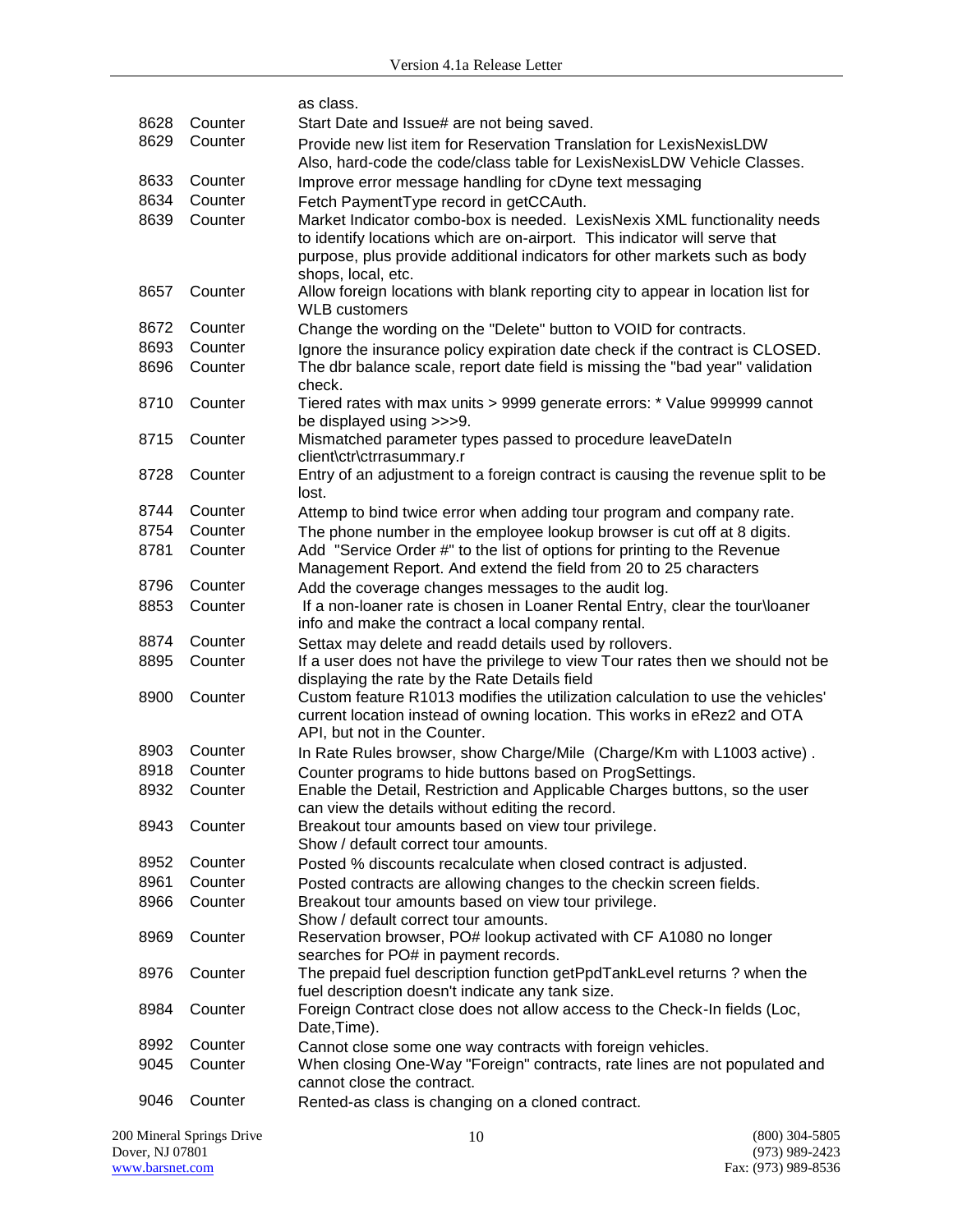| 9056 | Counter     | On the Charges/Payments screen's browser, a number appears in a tool tip<br>next to each row. Remove it.                                                                                                     |
|------|-------------|--------------------------------------------------------------------------------------------------------------------------------------------------------------------------------------------------------------|
| 9085 | Counter     | Prevent multiple CDW, PAC, PEC and SLI on a contract.                                                                                                                                                        |
| 9099 | Counter     | Cannot add a DB payment/deposit on the Summary tab.                                                                                                                                                          |
| 9101 | Counter     | Lock down a deposit record received from Silver Bullet reservation<br>processing in both the Reservation and the honored contract.                                                                           |
| 9112 | Counter     | When accessing a closed contract where the vehicle has been sold, takes a<br>long time to open the Vehicle tab.                                                                                              |
| 9136 | Counter     | Add a new field on summary screen to disable the CDW field when a CF<br>A1114 is active.                                                                                                                     |
| 9138 | Counter     | Add check boxes for estimated mileage in/out when CF A1115 is active.                                                                                                                                        |
| 9140 | Counter     | Add Estimated mileage flags to counter vehicle screen when CF A1115 is<br>active.                                                                                                                            |
| 8981 | Data Links  | Add Vin to RMS build output file.                                                                                                                                                                            |
| 8891 | Data Links  | Marketing Link files that are generated on daily basis are missing the<br>Program Revision Number Field.                                                                                                     |
| 9054 | Data Links  | Various changes to export per emails from accountant.                                                                                                                                                        |
| 9069 | Data Links  | Change Rent-a-toll output to send CC info.                                                                                                                                                                   |
| 8526 | Erez        | Create an OTA API service for exchanging vehicles.                                                                                                                                                           |
| 8872 | Erez        | WebSpeed programs, such as eRez2 and RentWorks Mobile, sometimes go<br>into an infinite loop when processing credit cards.                                                                                   |
| 8886 | Erez        | All occurrences of "eRez2" need to be changed to "Erez" in the RentWorks<br>screens.                                                                                                                         |
| 8948 | Erez        | The company A/R customer number is needed in the OTA_ProfileRead<br>response.                                                                                                                                |
| 9017 | Erez        | Add the renter system ID field to the API                                                                                                                                                                    |
| 9018 | Erez        | Add fields RA#, Check-out employee and VIN to the OTA API for JumpStart<br>by Bright Lot.                                                                                                                    |
| 9019 | Erez        | The OTA_VehAvailRate service isn't marking auto-apply miscellaneous<br>charges as required for the reservation.                                                                                              |
| 5681 | Fleet       | Switching the repair order type does not change the repair info summary<br>information.                                                                                                                      |
| 7365 | Fleet       | Cloning a repair order, clones too much information                                                                                                                                                          |
| 8074 | Fleet       | Closing a repair order is removing the stall assignment from the vehicle.                                                                                                                                    |
| 8354 | Fleet       | Add Problem & Repair Notes to temp-table used by problems inquires.                                                                                                                                          |
| 8522 | Inquiry     | Do not allow a Credit Card Inquiry without entering a date range. Add some<br>allowable format information to screen.                                                                                        |
| 8324 | Inquiry     | Allow manager groups to use the clear option to deactivate a session.                                                                                                                                        |
| 8437 | Inquiry     | Allow wildcard CC inquiry searches when user has view un-masked privilege.                                                                                                                                   |
| 8568 | Inquiry     | Add RA number, Check Out and Check In to the EXPORT function.                                                                                                                                                |
| 8684 | Inquiry     | The report inquiry doesn't show all 40 characters of the menu title.                                                                                                                                         |
| 9103 | Loaner      | Loaner rental entry not checking for vehicle on rent when unit number is<br>manually entered.                                                                                                                |
| 8104 | Lookups     | When the location franchise is setup to be THRIFTY, the VIP field on the<br>renter lookup doesn't change to BCHP. Use holist to get franchise dependent<br>labels.                                           |
| 8166 | Lookups     | Once column widths or order of columns has been adjusted by a particular<br>user in a particular browser, could we get the browser to "remember" that<br>view for the next time the same browser's launched? |
| 8940 | Lookups     | Reservation search by company doesn't return the company in the search<br>results.                                                                                                                           |
| 9072 | Lookups     | Add lookup by Rate ID and add a Company filter to Rate Lookup.                                                                                                                                               |
| 7219 | Maintenance | Combo box error for TerminalID occurrs during employee maintenance                                                                                                                                           |
| 8257 | Maintenance | In Custom Features maint. program, undoing a new record produces a<br>"Cannot reposition" error.                                                                                                             |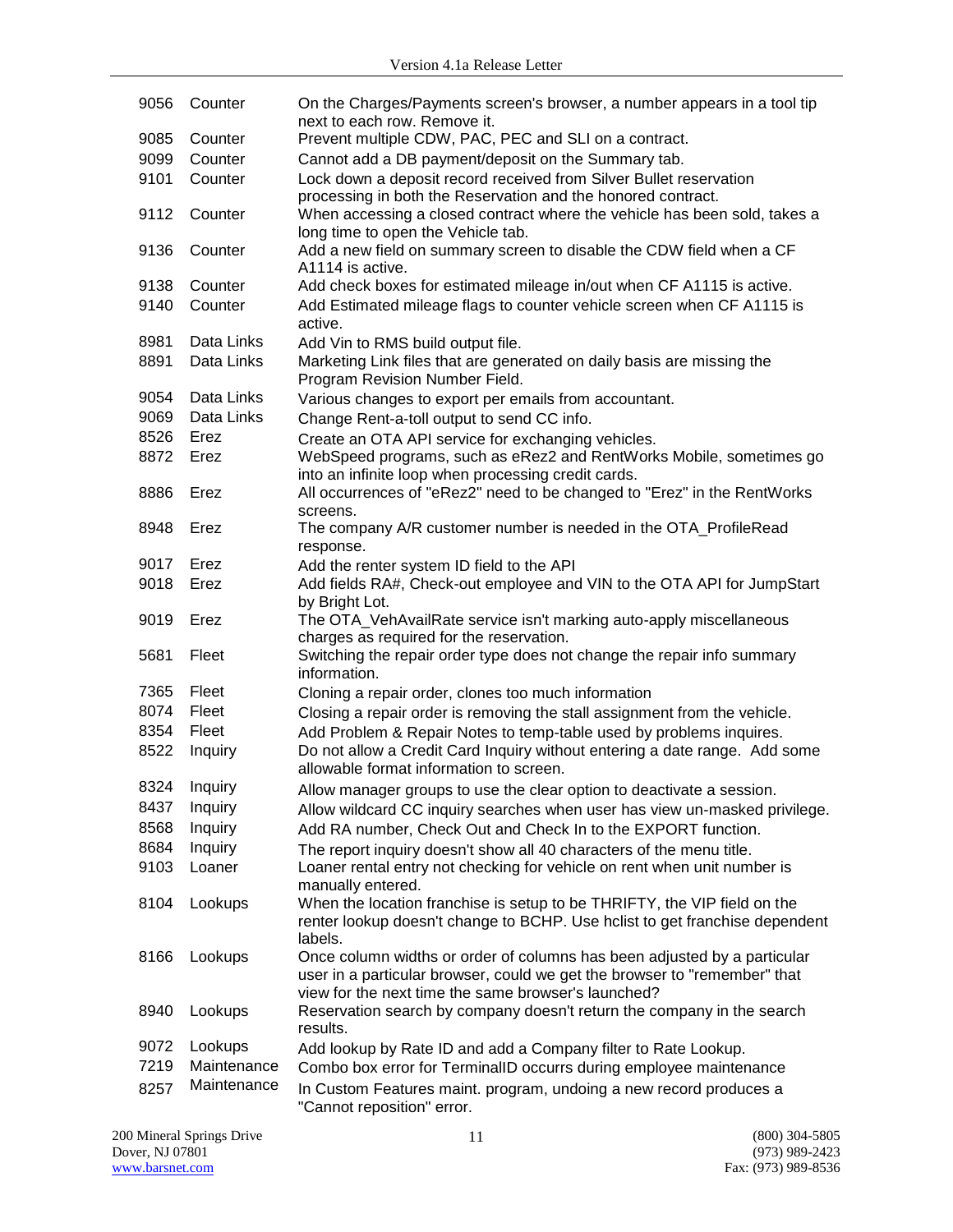| 8346 | Maintenance  | User privileges are not in Alphabetic order.                                                                                                                                                                                               |
|------|--------------|--------------------------------------------------------------------------------------------------------------------------------------------------------------------------------------------------------------------------------------------|
| 8445 | Maintenance  | Forms management only utilizes 8 characters of the form name generated in<br>PPGEN.                                                                                                                                                        |
| 8506 | Maintenance  | When the RW window is resized to be larger than normal on a high-resolution<br>monitor, we save that size in Prefs. Logging in later on a lower-resolution<br>screen causes problems because the window no longer fits or has scroll bars. |
| 8509 | Maintenance  | Server-side messages aren't being displayed on the client. They're showing<br>up in the AppServer log instead.                                                                                                                             |
| 8622 | Maintenance  | When a system task is deleted, prompt for confirmation of delete just in case<br>they have selected the wrong one                                                                                                                          |
| 8753 | Maintenance  | Left over screen values in Dealership Maintenance                                                                                                                                                                                          |
| 8793 | Maintenance  | Create a method to prevent custom menu items from being overwritten during<br>an update                                                                                                                                                    |
| 8826 | Maintenance  | Creating a NEW company, is picking up old leftover values for the previous<br>company.                                                                                                                                                     |
| 8813 | Maintenance  | Allow editing of description of Fleet Status definitions for WLB                                                                                                                                                                           |
| 8835 | Maintenance  | Fallback rates, currently defined as daily and extra hour rates should use a<br>REG hour rate when only an hourly reservation rate is transmitted.                                                                                         |
| 8842 | Maintenance  | When the KeyStore is refreshed with a new record, the Employee passwords<br>will fail.                                                                                                                                                     |
| 8860 | Maintenance  | Change the Keystore maintenance program to NOT allow an<br>overlapping keystore range.                                                                                                                                                     |
| 8862 | Maintenance  | Mismatched parameters in Employee Groups.                                                                                                                                                                                                  |
| 8871 | Maintenance  | Don't assign the default privileges when creating new employees.                                                                                                                                                                           |
| 8941 | Maintenance  | Validate the DB flag and A/R # on the Billing tab of local companies. Both<br>must exist. Can't have one without the other.                                                                                                                |
| 8974 | Maintenance  | The link ID of existing rez control records can get changed to another existing<br>linkID, creating duplicate entries.                                                                                                                     |
| 8994 | Maintenance  | There are two entries for CF F1006 in the list.                                                                                                                                                                                            |
| 9026 | Maintenance  | Change the label of the "Daily Dep %", to "Daily Dep Factor" on the Fleet<br>Maintenance Finance tab                                                                                                                                       |
| 9048 | Maintenance  | The G/L setup program does not recognize/activate the "Control By" column<br>when the accounting interface is ADP.                                                                                                                         |
| 9053 | Maintenance  | Updated / reorganized menu item definitions - SETTINGS                                                                                                                                                                                     |
| 9087 | Maintenance  | In the fleet export settings program you cannot enter a UNC path.                                                                                                                                                                          |
| 8364 | Marketing    | Factor in special event black outs in availability build.                                                                                                                                                                                  |
| 8309 | Posting      | Enhance Peachtree interface to export Cash Receipt entries.                                                                                                                                                                                |
| 8558 | Posting      | Applying one receipt to multiple receivables does not post correctly. iif file is<br>out of balance.                                                                                                                                       |
| 8640 | Posting      | The Quickbooks post has some AR transactions that are not together in the<br>same transaction set.                                                                                                                                         |
| 8959 | Posting      | Quick books posting is not using the International Date format.                                                                                                                                                                            |
| 9022 | Posting      | Posting file is missing the "-#" from the invoice number.                                                                                                                                                                                  |
| 3157 | <b>PPGEN</b> | Link button in PPGEN lists ALL available print forms.                                                                                                                                                                                      |
| 7807 | <b>PPGEN</b> | Allow PPGEN to reference the contract rollover flag.                                                                                                                                                                                       |
| 8446 | <b>PPGEN</b> | When changing the form info of an existing PPGEN form, it corrupts the<br>original form.                                                                                                                                                   |
| 8507 | <b>PPGEN</b> | Selecting print registration from PPGEN generates an error "ppprintreg.w was<br>not found"                                                                                                                                                 |
| 8631 | <b>PPGEN</b> | Add the ability to specify when company or renter information should print on<br>contract receipts. Create a new custom method to be used in when<br>statements.                                                                           |
| 8794 | <b>PPGEN</b> | Running the Analyze Print Program menu item in PPGen produces "database"<br>rental not connected" errors.                                                                                                                                  |
| 9137 | <b>PPGEN</b> | Add COI, Estimated Odometer fields to PPGEN.                                                                                                                                                                                               |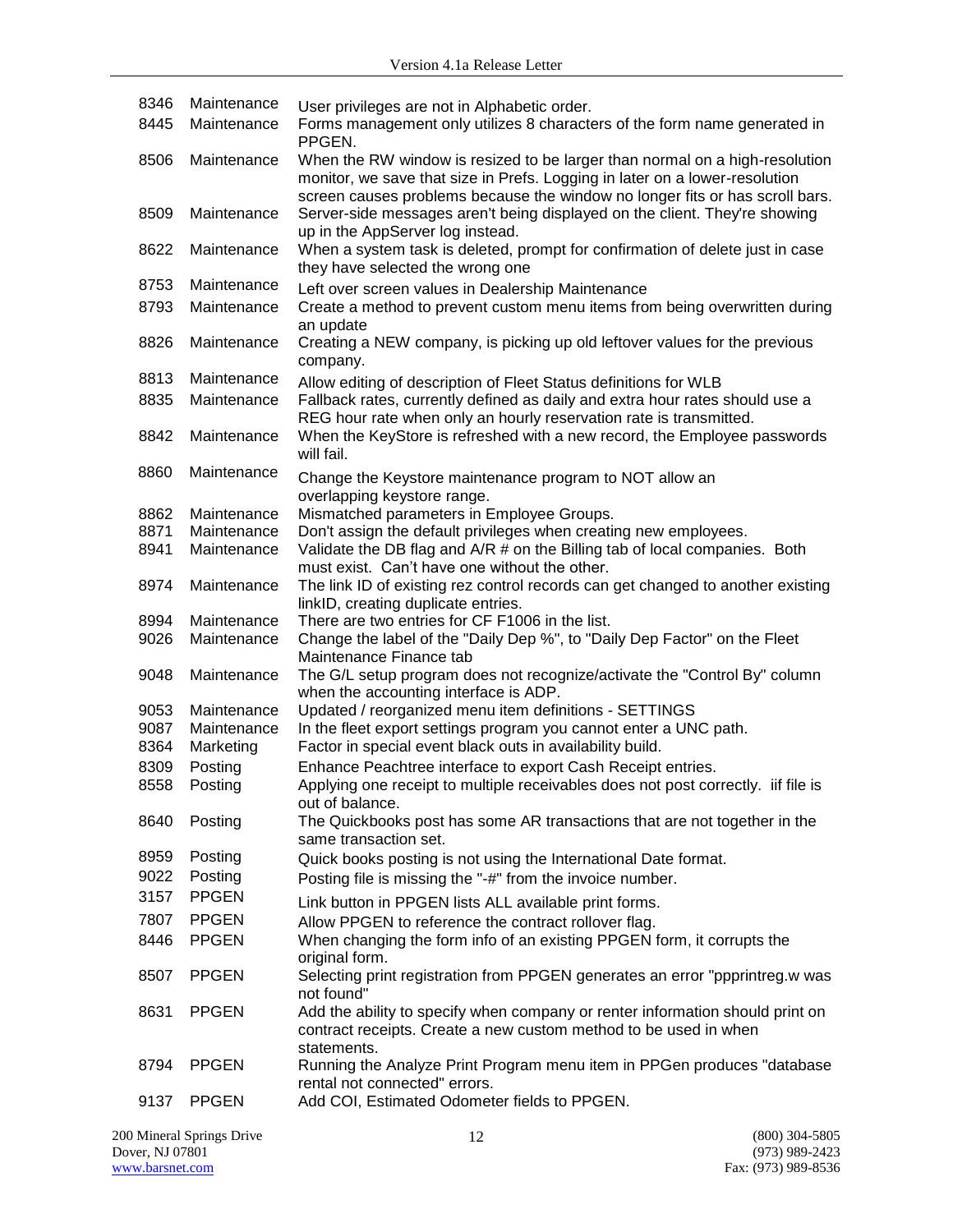| 8720                                         | <b>RATS</b>        | Need to be able to run Ratsbuild 4 days in arrears to allow customer to<br>modify their contracts before sending.                                                                                                              |                                      |
|----------------------------------------------|--------------------|--------------------------------------------------------------------------------------------------------------------------------------------------------------------------------------------------------------------------------|--------------------------------------|
| 7665                                         | Reports            | In Rental Reason CQ report, retain reason type selection when swapping to<br>another program and back.                                                                                                                         |                                      |
| 7937                                         | Reports            | CQ report label change.                                                                                                                                                                                                        |                                      |
| 8087                                         | Reports            | Rollover processing report is deleting misc charges from the contract.                                                                                                                                                         |                                      |
| 8132                                         | Reports            | Enhancement - add run time option to exclude overdue vehicles from the Net<br>Available Vehicle Report.                                                                                                                        |                                      |
| 8175                                         | Reports            | The hard copy option of the payments report doesn't always print the rate<br>summary and charge information.<br>Add a column to the Depreciation report, excel output only, for the VIN                                        |                                      |
| 8275                                         | Reports            | number.                                                                                                                                                                                                                        |                                      |
| 8290                                         | Reports            | When running The Daily Location Summary report, activated CF A1047<br>doesn't hide the Calc. Util By radio-set. It shows charged days on screen but<br>reports by actual days.                                                 |                                      |
| 8310                                         | Reports            | All reports: The initial screens displays correctly the region, district, city and<br>locations defaulted from prefs - but active CF A1066 doesn't select all below<br>when region, district or city changed.                  |                                      |
| 8321                                         | Reports            | Add a column to the Depreciation report, excel output only, for the License,<br>State and License expiration.                                                                                                                  |                                      |
| 8322                                         | Reports            | Enhance customer list to include the "SourceCode" when output to excel.                                                                                                                                                        |                                      |
| 8448                                         | Reports            | Local company list report output to excel is wrong.                                                                                                                                                                            |                                      |
| 8460                                         | Reports            | 1) Accounts receivable report has a problem with page breaks during the<br>company DB details.                                                                                                                                 |                                      |
|                                              |                    | 2) Company name on the "due" line is chopped off at 8 characters.                                                                                                                                                              |                                      |
| 8487                                         | Reports            | Create a CQ setup screen for connection information.                                                                                                                                                                           |                                      |
| 8508<br>8539                                 | Reports<br>Reports | The DBR is doing several whole-index scans.<br>The Stock Inventory report when sent to EXCEL, shows the daily depreciation<br>amount as 3 decimal places, but the actual field is 7 places in the fleet                        |                                      |
| 8570                                         | Reports            | finance tab.<br>DBR is out of balance - Revsplit Out Of Balance. Everything is in balance,<br>but the Revsplit is out of balance because an adjustment's revenue split is not<br>being correctly added.                        |                                      |
| 8580                                         | Reports            | Convert Oleander's Daily Cash Report from v3 to v4.                                                                                                                                                                            |                                      |
| 8607                                         | Reports            | Enhance their custom Daily Cash Report to include PPD fuel.                                                                                                                                                                    |                                      |
| 8667                                         | Reports            | Modify the reservation report to be able to include/exclude pickup/delivery<br>notes.                                                                                                                                          |                                      |
| 8687                                         | Reports            | Correct actual days calculation in the WLB revenue report                                                                                                                                                                      |                                      |
| 8725                                         | Reports            | Projected Revenue Report generates an error "You may not empty temp-<br>table etRptQParam when tracking-changes is true"                                                                                                       |                                      |
| 8731                                         | Reports            | Add a location column to the tax exempt report.                                                                                                                                                                                |                                      |
| 8748                                         | Reports            | Currently the KCI commission report calculates Walkup & Regular T&M only<br>when the commission detail is setup for "ALL" charges. Customer wants to<br>define separate details for Walkup & Regular T&M and/or other charges. |                                      |
| 8749                                         | Reports            | Convert V3 report for Payment transaction to V4                                                                                                                                                                                |                                      |
| 8752                                         | Reports            | Convert the Orion Classic Plus reports for Sales Board to RentWorks V4.                                                                                                                                                        |                                      |
| 8757                                         | Reports            | Various Reports and Programs are pulling info from the Renter record but<br>should be using RenterRA instead                                                                                                                   |                                      |
| 8780                                         | Reports            | Rev Mgmt Report pulling info from the Renter record but should be using<br>RenterRA instead                                                                                                                                    |                                      |
| 8782                                         | Reports            | Vehicle log report is pulling the RW R/O number instead of the Service Order<br>Number.                                                                                                                                        |                                      |
| 8788                                         | Reports            | Program uses the info from the first RenterRA with the RenterID. It should be<br>using the RenterRA of the contract instead.                                                                                                   |                                      |
| 8791                                         | Reports            | Various Programs/Reports are pulling info from the Renter record but should                                                                                                                                                    |                                      |
| 200 Mineral Springs Drive<br>Dover, NJ 07801 |                    | 13                                                                                                                                                                                                                             | $(800)$ 304-5805<br>$(973)$ 989-2423 |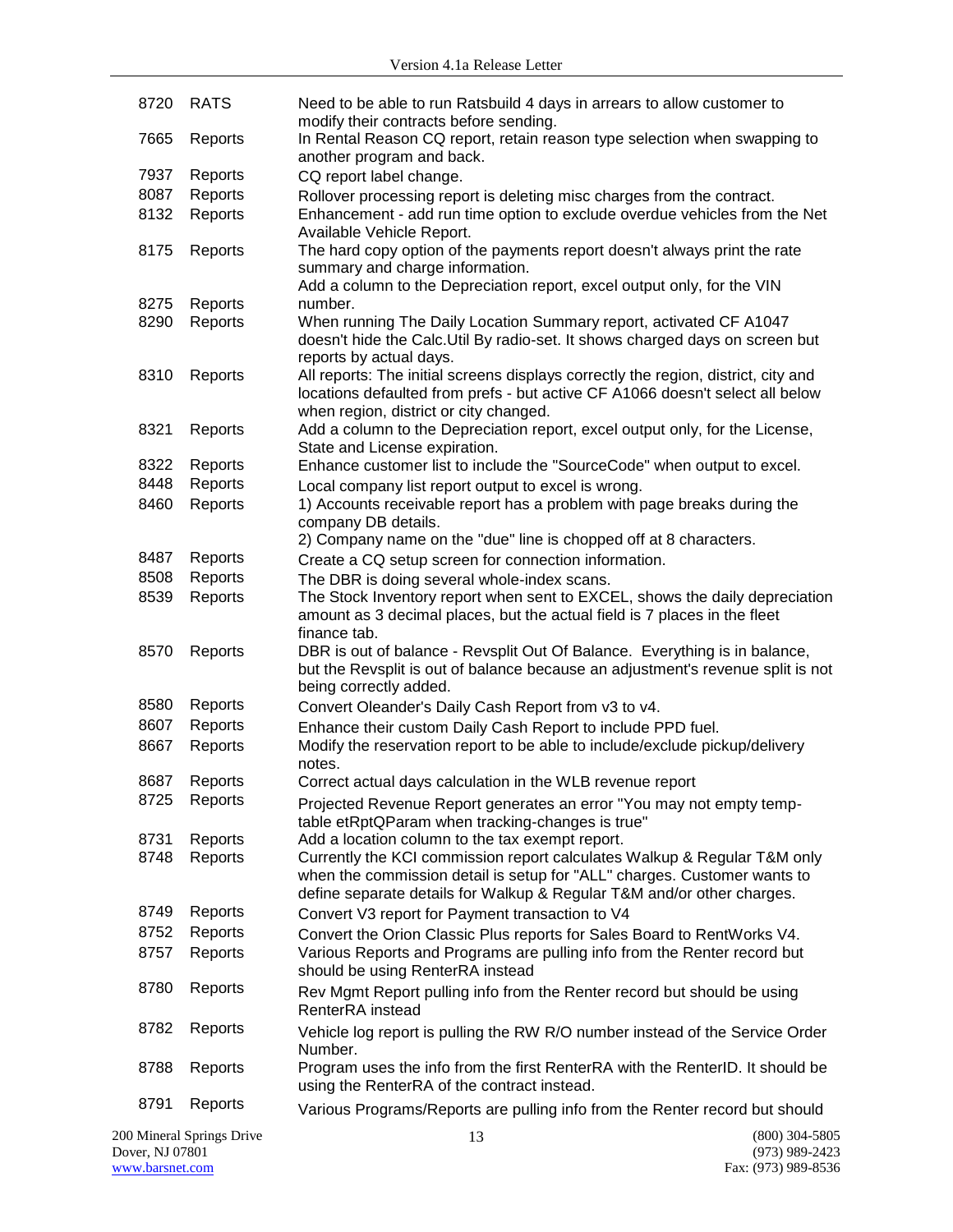|              |                  | be using RenterRA instead                                                                                     |
|--------------|------------------|---------------------------------------------------------------------------------------------------------------|
| 8797         | Reports          | Add Walk Up upgrade to commission report.                                                                     |
| 8805         | Reports          | The accrual report will not run in B12.                                                                       |
| 8832         | Reports          | When an "A\R Statement" to be emailed and re-scheduled, it works the first                                    |
|              |                  | time so that the email entered when prompted is correct. However, on                                          |
|              |                  | subsequent runs, the emailed is pulled from Terminal Preferences.                                             |
| 8837         | Reports          | Output to Excel is not working for the Statement Transaction Report                                           |
| 8846         | Reports          | The Frequent Flyer reports, rptbudgetff.p and rptavisff.p, do not set the                                     |
|              |                  | Commission Post Date nor check the Commission Post Date, when the<br>Update Contracts is checked              |
| 8851         | Reports          | Convert the Avis Fee Report from V3 to V4.                                                                    |
| 8865         | Reports          | In invoice processing, when the output destination is File (PDF), the invoice                                 |
|              |                  | file name generated should contain the Ra number.                                                             |
| 8867         | Reports          | When the queue monitor crashes, it's hard to tell which one is displaying the                                 |
|              |                  | dark gray window with errors at the bottom. Add additional logging                                            |
|              |                  | information if/when the qmonitor crashes                                                                      |
| 8875         | Reports          | Fleet list for First to Last range misses all fleet records starting with the letter<br>Z.                    |
| 8876         | Reports          | Add the in-fleet date to the Circle Sheet report for excel output.                                            |
| 8877         | Reports          | Add the vehicle model to the overdue report when excel output selected.                                       |
| 8893         | Reports          | Add new columns to the LPR Excel output for date, location and class.                                         |
| 8930         | Reports          | Class list error when CQ Reservation and Contract report first starts up.                                     |
| 8949         | Reports          | Add the ability to sort by RA number in the contract Receipt report. Click on                                 |
|              |                  | column heading to sort.                                                                                       |
| 8990         | Reports          | When missing a GL account number, the DBR fails with "out of balance" but<br>no reason.                       |
| 9003         | Reports          | Add a Net T&M to Tax Exempt report excel output only.                                                         |
| 9009         | Reports          | Fleet Due Back report - produces a second page without reporting a reason                                     |
|              |                  | why.                                                                                                          |
| 9020         | Reports          | Add a DateDue column to the Excel output of the Stock Inventory Report.                                       |
| 9029         | Reports          | The Fleet Summary Report has room for only four digits in the fleet quantity                                  |
|              |                  | column.                                                                                                       |
| 9036         | Reports          | Indicate Cancel or No-Show in the RA column of the TARP report if there is<br>NO RA#                          |
| 9052         | Reports          | Contract report wraps when long company names are printed.                                                    |
| 9113         | Reports          | Rate exception report errors out BEFORE displaying the report GUI when too                                    |
|              |                  | many Employees.                                                                                               |
| 9130         | Reports          | Date range on Contract Discrepancy report not working.                                                        |
| 8712         | RezPro           | UK SVB status 4 changes info on the pickup \ delivery screens - but                                           |
|              |                  | RentWorks doesn't log changes to the Address table                                                            |
| 8743         | RezPro           | Allow tour reservations to overwrite the extra day rate of the tour profile.                                  |
| 8798<br>8890 | RezPro<br>RezPro | Add GARS to OTA reservation link.<br>Add \PVA parameter for prepaid payments to Advantage rezlink (for NuCar) |
| 8896         | RezPro           | CRX - processed with rzvip1.p: Transmitted res# from \CF is longer than 15                                    |
|              |                  | characters.                                                                                                   |
| 8892         | RezPro           | FOX rezlink: Reservation email saved as text                                                                  |
| 8894         | RezPro           | CRX reservations processed with rzvip1.p use the same location code for 2                                     |
|              |                  | different customers.                                                                                          |
| 8899         | RezPro           | Reservations from emails (e.g. Fox3) may contain spaces in the file                                           |
|              |                  | name.                                                                                                         |
| 8905         | RezPro           | Modified OTA API to add T&M discounts to reservations\contracts.                                              |
| 8909         | RezPro           | Improver error reporting when reservation does not update.                                                    |
| 8914         | RezPro           | Return free miles with the availability check with OTA API.                                                   |